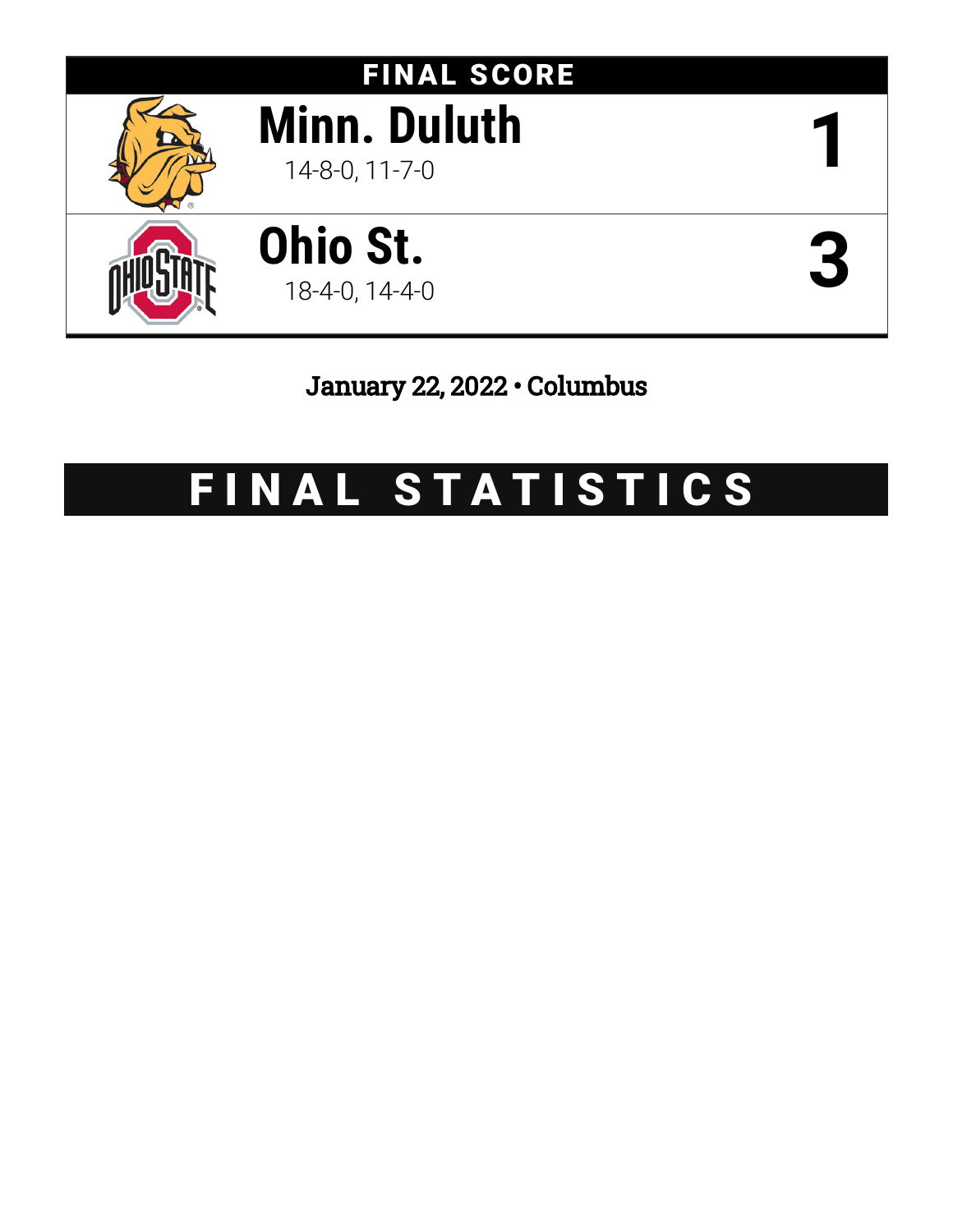#### **Minnesota-Duluth at Ohio State Official Hockey Game Box Score (Final) Minn. Duluth vs Ohio St. (01/22/2022 at Columbus)**



#### **Minn. Duluth (14-8-0, 11-7-0) vs. Ohio St. (18-4-0, 14-4-0)**

Date: 01/22/2022 - Location: Columbus

22 Lawry, Jenna 0 0 0 0 0 1 24 Hewett, McKenzie 1 0 0 1 0 0<br>25 Van Wieren, Clara 0 0 0 0 -2 0

28 Jobst-Smith, Nina 0 0 0 0 0 4  $\frac{29}{31}$  Flaherty, Maggie  $\begin{array}{cccc} 0 & 0 & 0 & 0 & -1 & 2 \\ 0 & 0 & 0 & 0 & 0 & 0 \end{array}$ 

 Anderson, Taylor 0 0 0 0 -2 2 Norton, Lizi 0 0 0 0 0 7 8 Giguere, Elizabeth 0 0 0 0 3 0 1 Rogge, Naomi 0 1 0 0 -1 1

Totals 1 2 0 19 -10 32

Attendance: 433 - Start time: 03:01 PM - End time: 05:02 PM - Total time:

|    |        | Prd Time Team       |                 |            |   |                | Scored by             |                |              |              | <b>Assists</b>       |                    | Vis. on ice                           |   |              | Home on ice       |   |                |                        |
|----|--------|---------------------|-----------------|------------|---|----------------|-----------------------|----------------|--------------|--------------|----------------------|--------------------|---------------------------------------|---|--------------|-------------------|---|----------------|------------------------|
|    | 1. 1st | 10:39 OSU           |                 | EV,FG      |   |                | Buglioni,<br>Jenna/12 |                |              |              | Jaques,<br>Sophie/24 |                    | 5, 12, 11, 9, 29, 31                  |   |              |                   |   |                | 10, 18, 12, 5, 15, 30  |
|    |        |                     |                 |            |   |                |                       |                |              |              | Gardiner,            | Jennifer/22        |                                       |   |              |                   |   |                |                        |
| 2. | 1st    | 16:56 OSU           |                 | EV, UA, GW |   |                | Jaques,<br>Sophie/15  |                |              |              | /0                   |                    | 18,25,10,21,16,31                     |   |              |                   |   |                | 18, 10, 13, 15, 12, 30 |
|    | 3. 3rd | 15:17 OSU           |                 | EV         |   |                | DeGeorge,<br>Clair/11 |                |              |              |                      |                    | Levis, Paetyn/15 24, 5, 9, 25, 12, 31 |   |              |                   |   |                | 14,21,27,13,6,30       |
|    |        |                     |                 |            |   |                |                       |                |              |              |                      | Schepers, Liz/15   |                                       |   |              |                   |   |                |                        |
| 4. | 3rd    | 15:31 UMD           |                 | EV         |   |                | Hewett.<br>McKenzie/5 |                |              |              |                      |                    | Krause, Gabby/2 24,9,20,18,12,31      |   |              |                   |   |                | 11, 15, 12, 6, 13, 30  |
|    |        |                     |                 |            |   |                |                       |                |              |              |                      | Rogge, Naomi/8     |                                       |   |              |                   |   |                |                        |
|    |        |                     |                 |            |   |                |                       |                |              |              |                      |                    |                                       |   |              |                   |   |                |                        |
|    |        | <b>TEAM SUMMARY</b> |                 |            |   |                |                       |                |              |              |                      |                    |                                       |   |              |                   |   |                |                        |
| #  |        | Minn. Duluth        |                 |            |   |                | G A Plm Sh +/- Bl     |                |              |              | #                    | Ohio St.           |                                       |   |              | G A Plm Sh +/- Bl |   |                |                        |
| 10 |        | Baskin, Hanna       |                 |            | 0 | 0              | $\Omega$              | 0              | $-1$         | $\mathbf{0}$ | 10                   | Buglioni, Jenna    |                                       | 1 | $\mathbf{0}$ | $\mathbf{0}$      | 1 | $\overline{2}$ | 3                      |
| 11 |        | Davis, Katie        |                 |            | 0 | 0 <sub>0</sub> |                       | $\mathbf{0}$   | $-1$         | $\mathbf{1}$ | 11                   | Hauswirth, Kenzie  |                                       | 0 | $\Omega$     | $\Omega$          | 0 | $-1$           | $\mathbf{1}$           |
| 12 |        | Hanley, Kylie       |                 |            | 0 | 0              | $\Omega$              | $\overline{2}$ | $-1$         | 4            | 12                   | Gardiner, Jennifer |                                       | 0 | 1            | $\Omega$          | 3 | 1              | 0                      |
| 13 |        | Linser, Anneke      |                 |            | 0 | 0 <sub>0</sub> |                       | $\mathbf{1}$   | $\mathbf{0}$ | 1            | 13                   | Brengman, Riley    |                                       | 0 | $\mathbf 0$  | $\overline{0}$    | 1 | 1              | $\mathbf{1}$           |
| 16 |        |                     | McMahon, Mannon |            | 0 | 0              | 0                     | 4              | $-1$         | 0            | 14                   | DeGeorge, Clair    |                                       | 1 | $\Omega$     | $\mathbf{0}$      | 3 | 1              | 1                      |
| 17 |        | Hughes, Gabbie      |                 |            | 0 | 0 <sub>0</sub> |                       | 3              | $\mathbf{0}$ | 1            | 15                   | Rosenthal, Gabby   |                                       | 0 | $\mathbf{0}$ | $\Omega$          | 3 | 1              | $\overline{2}$         |
| 18 |        | Krause, Gabby       |                 |            | 0 | 1              | 0                     | 2              | 0            | 1            | 16                   | Wiebe, Madisyn     |                                       | 0 | 0            | $\Omega$          | 0 | 0              | 0                      |
| 19 |        | Klein, Anna         |                 |            | 0 | 0 <sub>0</sub> |                       | 2              | $\mathbf 0$  | 1            | 18                   | Jaques, Sophie     |                                       | 1 | 1            | $\Omega$          | 6 | $\overline{2}$ | $\mathbf{1}$           |
| 20 |        |                     | Fuhrman, Brenna |            | 0 | 0              | 0                     | 0              | 1            | 1            | 19                   | Bernard, Lauren    |                                       | 0 | 0            | $\Omega$          | 3 | 0              | 0                      |
| 21 |        | Stewart, Taylor     |                 |            | 0 | $\mathbf 0$    | $\Omega$              | 1              | $-1$         | 4            | 21                   | Schepers, Liz      |                                       | 0 | 1            | $\Omega$          | 5 | 1              | 1                      |

| <b>Goals by Period</b> |    |          |  |              |
|------------------------|----|----------|--|--------------|
| Team                   | 1. | 2 3      |  | <b>Total</b> |
| <b>UMD</b>             | U  | n        |  |              |
| OSU                    | 2  | $\Omega$ |  | 3            |

#### **Shots by Period Team 1 2 3 Total** UMD 5 6 8 19 OSU 14 17 10 41

| <b>Power Play Goals-Att</b> |         |         |  |  |  |  |  |  |  |
|-----------------------------|---------|---------|--|--|--|--|--|--|--|
| Prd                         | UMD     | osu     |  |  |  |  |  |  |  |
| 1st                         | $0 - 0$ | $0 - 0$ |  |  |  |  |  |  |  |
| 2 <sub>nd</sub>             | $0 - 0$ | $0 - 0$ |  |  |  |  |  |  |  |
| 3rd                         | $0 - 0$ | $0 - 0$ |  |  |  |  |  |  |  |

## **Pens-Mins by Period**

| Prd             | UMD     | osu |
|-----------------|---------|-----|
| 1st             | ი-ი     | ი-ი |
| 2 <sub>nd</sub> | ი-ი     | ი-ი |
| 3rd             | $0 - 0$ | ი-ი |

#### **Officials:**

Referee: Christopher Binkley Referee: Mike Paulson Linesman: Tim Katrinak Jr. Linesman: Tyler Iffland

#### **GOALTENDERS**

25 Van Wieren, Clara

23 Betinol, Kassy dnp 26 Bell, Ashton dnp 3 O'Brien, Mary Kate dnp 30 Soderberg, Emma dnp<br>35 Gruber, Holly dnp 35 Gruber, Holly dnp<br>7 Skinner, Kailee dnp Skinner, Kailee TM TEAM dnp

31 Chobak, Jojo

| #  | Minn. Duluth         | Dec  | Min             | GA          | 1,2,3      | <b>Saves</b> | #  | Ohio St.         | Dec  | Min   | GА          |          | $1,2,3$ Saves |
|----|----------------------|------|-----------------|-------------|------------|--------------|----|------------------|------|-------|-------------|----------|---------------|
| 31 | Chobak, Jojo         |      | 58:16 3         |             | 12,17,9 38 |              | 30 | Thiele, Amanda   | W    | 60:00 |             | 5,6,7 18 |               |
| 30 | Soderberg, Emma      |      | $00:00 \quad 0$ |             | 0,0,0      | 0            |    | Kirk, Raygan     |      | 00:00 | - 0         | 0,0,0,0  |               |
| 35 | Gruber, Holly        |      | $00:00 \quad 0$ |             | 0,0,0      | - 0          | 20 | Braendli, Andrea |      | 00:00 | - 0         | 0.0.0 0  |               |
|    | TM TEAM              |      | $01:44$ 0       |             | 0,0,0      | 0            | 35 | Kuntz, Quinn     |      | 00:00 | - 0         | 0,0,0,0  |               |
|    |                      |      |                 |             |            |              | TM | TEAM             |      | 00:00 | - 0         | 0,0,0,0  |               |
|    |                      |      |                 |             |            |              |    |                  |      |       |             |          |               |
|    |                      |      |                 |             |            |              |    |                  |      |       |             |          |               |
|    | PENALTY SUMMARY      |      |                 |             |            |              |    |                  |      |       |             |          |               |
|    | Prd<br><b>Plaver</b> | Team |                 | Min:Offense |            | Time         |    | Prd<br>Plaver    | Team |       | Min:Offense |          | Time          |

22 Templeman, Lexi 0 0 0 3 0 0 24 Grinder, Jamie 0 0 0 0 0 0

26 Curlett, Emily 0 0 0 0 0 1<br>27 Levis. Paetvn 0 1 0 2 1 0 27 Levis, Paetyn 0 1 0 2 1 0<br>30 Thiele, Amanda 0 0 0 0 0 0 Thiele, Amanda 0 0 0 0 0 0 Grant, Teagan 0 0 0 0 1 0 Hartmetz, Hadley 0 0 0 1 0 0 Bink, Brooke 0 0 0 1 0 0 Bizal, Madison 0 0 0 5 0 3

Totals 3 4 0 41 10 14

Saekkinen, Sara

1 Kirk, Raygan dnp<br>20 Braendli, Andrea dnp Braendli, Andrea 35 Kuntz, Quinn dnp 4 Parent, Ramsey dnp<br>7 Savander. Eve dnp Savander, Eve dnp TM TEAM dnp

**Win -** Thiele, Amanda (8-2-0) **Loss -** Chobak, Jojo (3-1-0)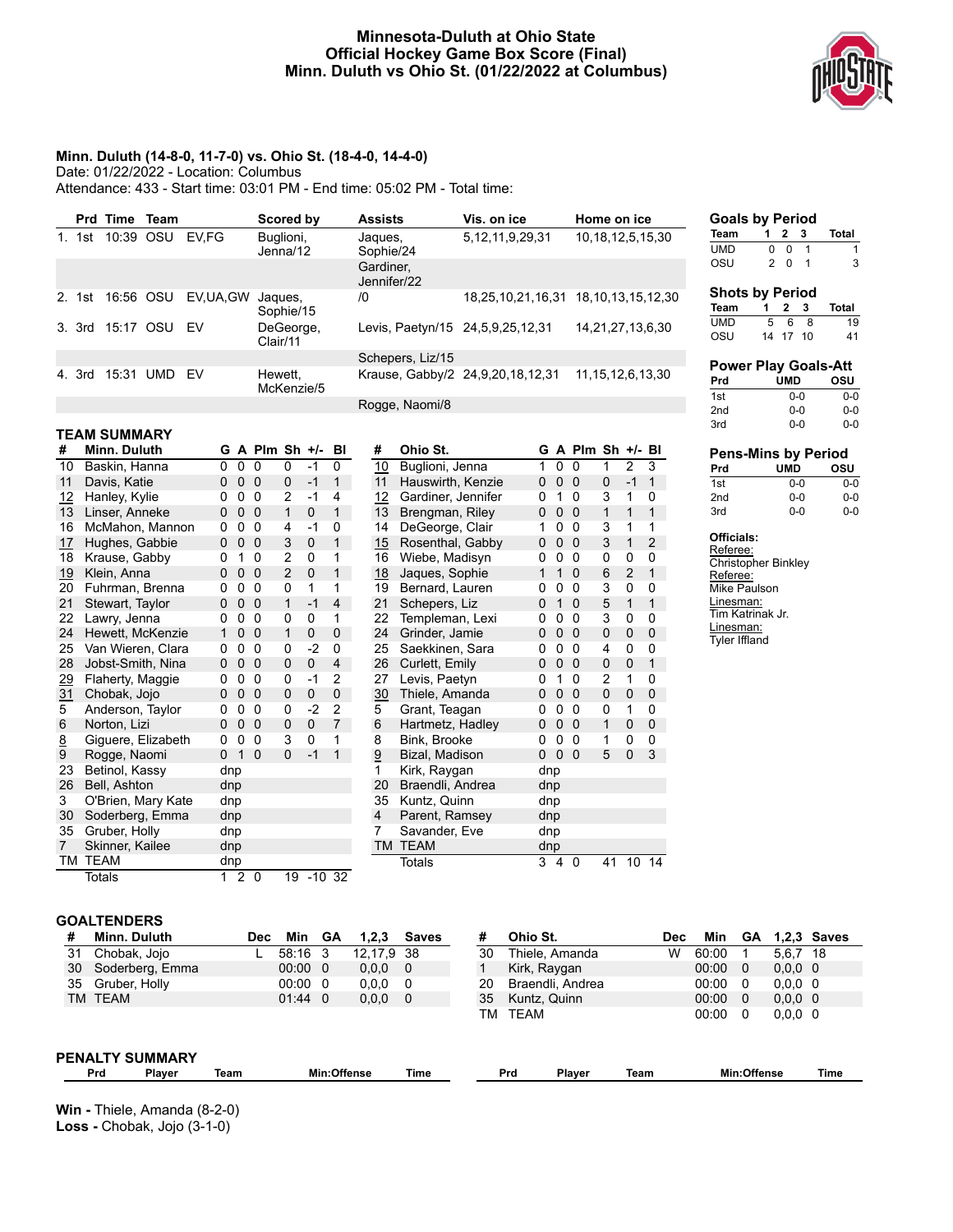#### **Minnesota-Duluth at Ohio State Official Hockey Game Box Score (Final) Minn. Duluth vs Ohio St. (01/22/2022 at Columbus)**



### **FACEOFF SUMMARY**

|                 | Minn. Duluth - Faceoffs |    |       | <b>Ohio St. - Faceoffs</b> |                   |                 |    |  |  |
|-----------------|-------------------------|----|-------|----------------------------|-------------------|-----------------|----|--|--|
| ##              | <b>Player</b>           | W  | L     | ##                         | <b>Player</b>     | W               |    |  |  |
| 9               | Rogge, Naomi            | 6  |       | 10                         | Buglioni, Jenna   | 0               |    |  |  |
| 13              | Linser, Anneke          |    | 1     | 11                         | Hauswirth, Kenzie | 4               | 2  |  |  |
| 16              | McMahon, Mannon         | 4  | 6     | 14                         | DeGeorge, Clair   | 10              | 6  |  |  |
| 17              | Hughes, Gabbie          | 9  | 9     | 15                         | Rosenthal, Gabby  | 14              | 10 |  |  |
| 24              | Hewett, McKenzie        | 0  | 5     | 25                         | Saekkinen, Sara   | 0               |    |  |  |
|                 | <b>Totals</b>           | 20 | 28    |                            | <b>Totals</b>     | 28              | 20 |  |  |
|                 | <b>GOALIE CHANGES</b>   |    |       |                            |                   |                 |    |  |  |
| ΤM              | <b>Prd</b>              |    |       | Time                       | Keeper            |                 |    |  |  |
| <b>UMD</b>      |                         |    |       | 00:00                      |                   | 31 Chobak, Jojo |    |  |  |
| <b>OSU</b>      |                         |    | 00:00 |                            | 30 Thiele, Amanda |                 |    |  |  |
| <b>UMD</b><br>3 |                         |    |       | 18:16                      | TM EMPTY NET      |                 |    |  |  |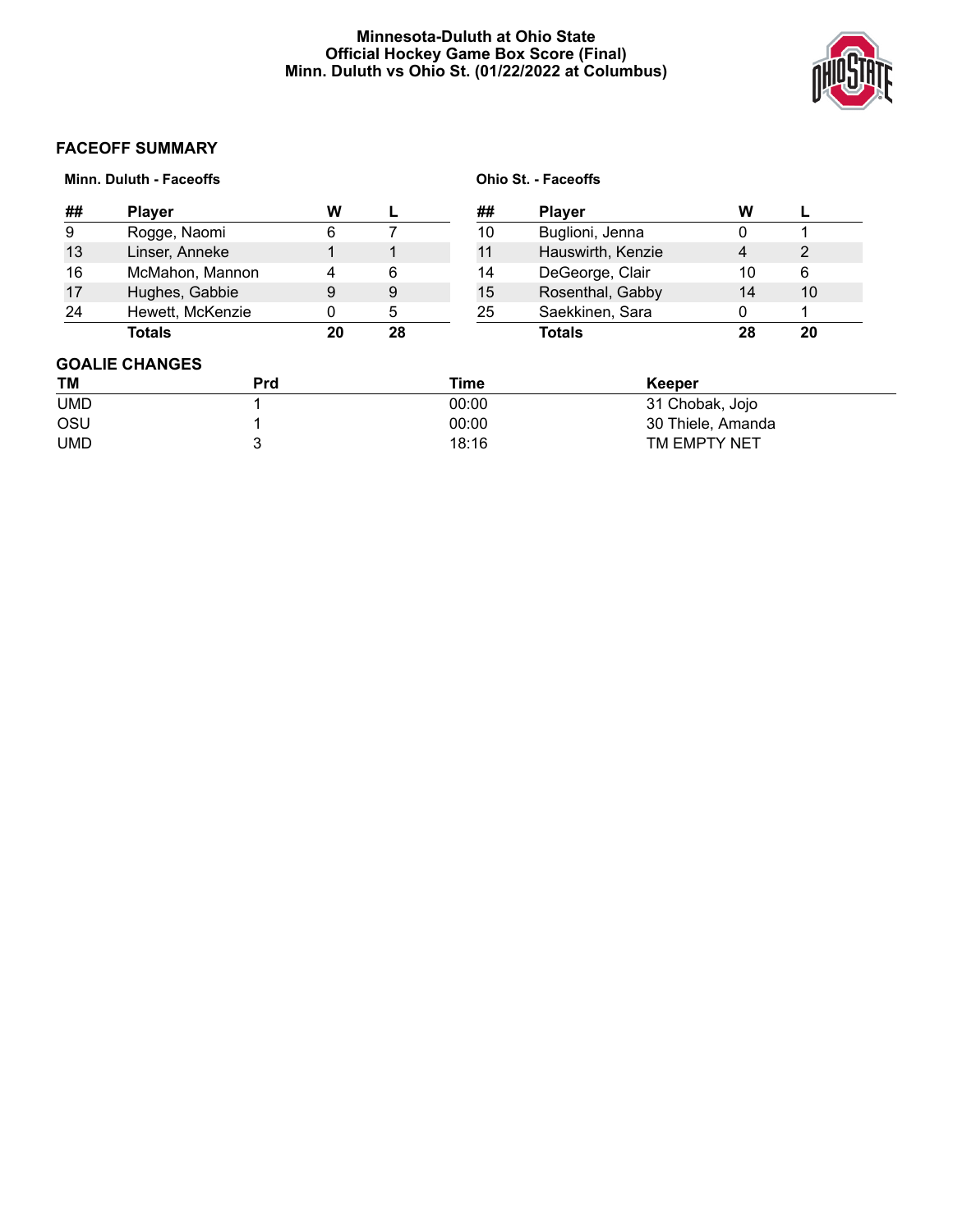#### **Minnesota-Duluth at Ohio State Official Hockey Game - Period 1 Play-By-Play Minn. Duluth vs Ohio St. (01/22/2022 at Columbus)**



| [00:00] Chobak, Jojo at goalie for UMD.                                                                                                                                                                   |  |
|-----------------------------------------------------------------------------------------------------------------------------------------------------------------------------------------------------------|--|
| [00:00] Thiele, Amanda at goalie for OSU.                                                                                                                                                                 |  |
| [00:00] Start of 1st period.                                                                                                                                                                              |  |
| [00:00] Faceoff Hughes, Gabbie vs Rosenthal, Gabby won by UMD.                                                                                                                                            |  |
| [00:22] Shot by UMD Hughes, Gabbie BLOCKED by Bizal, Madison.                                                                                                                                             |  |
| [00:54] Shot by UMD Stewart, Taylor BLOCKED by Bizal, Madison.                                                                                                                                            |  |
| [02:07] Shot by OSU Jaques, Sophie MISSED, save Chobak, Jojo.                                                                                                                                             |  |
| [02:22] Shot by UMD Hughes, Gabbie WIDE.                                                                                                                                                                  |  |
| [02:33] Shot by UMD Klein, Anna MISSED, save Thiele, Amanda.                                                                                                                                              |  |
| [02:44] Shot by OSU Jaques, Sophie BLOCKED by Hanley, Kylie.                                                                                                                                              |  |
| [03:31] Shot by OSU Bizal, Madison MISSED, save Chobak, Jojo.                                                                                                                                             |  |
| [03:31] Faceoff Rogge, Naomi vs Rosenthal, Gabby won by OSU.                                                                                                                                              |  |
| [03:35] Shot by OSU Gardiner, Jennifer MISSED, save Chobak, Jojo.<br>[03:37] Faceoff Rogge, Naomi vs Rosenthal, Gabby won by UMD.                                                                         |  |
| [04:30] Shot by OSU Jaques, Sophie BLOCKED by Flaherty, Maggie.                                                                                                                                           |  |
| [04:37] Shot by OSU Jaques, Sophie MISSED, save Chobak, Jojo.                                                                                                                                             |  |
| [05:30] Shot by UMD Giguere, Elizabeth WIDE.                                                                                                                                                              |  |
| [05:48] Shot by UMD McMahon, Mannon MISSED, save Thiele, Amanda.                                                                                                                                          |  |
| [05:48] Faceoff McMahon, Mannon vs Rosenthal, Gabby won by OSU.                                                                                                                                           |  |
| [05:53] Shot by UMD Stewart, Taylor BLOCKED by Buglioni, Jenna.                                                                                                                                           |  |
| [06:13] Shot by OSU Rosenthal, Gabby BLOCKED by Fuhrman, Brenna.                                                                                                                                          |  |
| [06:21] Shot by OSU Saekkinen, Sara MISSED, save Chobak, Jojo.                                                                                                                                            |  |
| [06:25] Shot by OSU Saekkinen, Sara MISSED, save Chobak, Jojo.                                                                                                                                            |  |
| [06:44] Shot by OSU Hauswirth, Kenzie BLOCKED by Norton, Lizi.                                                                                                                                            |  |
| [06:44] Faceoff Rogge, Naomi vs DeGeorge, Clair won by UMD.                                                                                                                                               |  |
| [07:26] Shot by OSU Levis, Paetyn BLOCKED by Norton, Lizi.                                                                                                                                                |  |
| [07:38] Shot by UMD Davis, Katie WIDE.                                                                                                                                                                    |  |
| [07:47] Shot by OSU Gardiner, Jennifer BLOCKED by Hanley, Kylie.                                                                                                                                          |  |
| [08:35] Shot by OSU Hartmetz, Hadley BLOCKED by Klein, Anna.                                                                                                                                              |  |
| [09:27] Shot by OSU Curlett, Emily BLOCKED by Jobst-Smith, Nina.                                                                                                                                          |  |
| [09:30] Faceoff McMahon, Mannon vs DeGeorge, Clair won by OSU.                                                                                                                                            |  |
| [09:37] Shot by OSU Brengman, Riley WIDE.                                                                                                                                                                 |  |
| [10:10] Shot by OSU Schepers, Liz MISSED, save Chobak, Jojo.                                                                                                                                              |  |
| [10:20] Shot by OSU Bernard, Lauren BLOCKED by Krause, Gabby.                                                                                                                                             |  |
| [10:39] GOAL by Ohio St. Buglioni, Jenna (EVEN STRENGTH, FIRST GOAL), Assist by Jaques, Sophie and Gardiner, Jennifer, On ice for OSU: Buglioni, Jenna;                                                   |  |
|                                                                                                                                                                                                           |  |
| Jaques, Sophie; Gardiner, Jennifer; Grant, Teagan; Rosenthal, Gabby, On ice for UMD: Anderson, Taylor; Hanley, Kylie; Davis, Katie; Rogge, Naomi; Flaherty,                                               |  |
|                                                                                                                                                                                                           |  |
| Maggie, goal number 12 for season.<br>[10:39] Faceoff Hughes, Gabbie vs Hauswirth, Kenzie won by OSU.<br>[10:46] Shot by OSU Jaques, Sophie BLOCKED by Giguere, Elizabeth.                                |  |
| [10:46] Faceoff Hughes, Gabbie vs Hauswirth, Kenzie won by OSU.                                                                                                                                           |  |
|                                                                                                                                                                                                           |  |
| [11:06] Faceoff McMahon, Mannon vs DeGeorge, Clair won by UMD.<br>[11:09] Faceoff McMahon, Mannon vs DeGeorge, Clair won by UMD.                                                                          |  |
| [11:43] Shot by OSU Schepers, Liz MISSED, save Chobak, Jojo.                                                                                                                                              |  |
| [12:12] Shot by OSU Curlett, Emily BLOCKED by Jobst-Smith, Nina.                                                                                                                                          |  |
| [12:12] Faceoff Hughes, Gabbie vs Rosenthal, Gabby won by OSU.                                                                                                                                            |  |
| [12:16] Shot by OSU Bizal, Madison MISSED, save Chobak, Jojo.                                                                                                                                             |  |
| [12:16] Faceoff Hughes, Gabbie vs Rosenthal, Gabby won by OSU.                                                                                                                                            |  |
| [12:24] Faceoff Hughes, Gabbie vs Rosenthal, Gabby won by OSU.                                                                                                                                            |  |
|                                                                                                                                                                                                           |  |
| [12:36] Shot by UMD Hanley, Kylie MISSED, save Thiele, Amanda.                                                                                                                                            |  |
| [12:43] Shot by UMD Hughes, Gabbie BLOCKED by Jaques, Sophie.                                                                                                                                             |  |
| [13:02] Shot by OSU Hartmetz, Hadley WIDE.                                                                                                                                                                |  |
| [13:43] Shot by UMD Fuhrman, Brenna BLOCKED by Hauswirth, Kenzie.                                                                                                                                         |  |
| [12:30] Shot by OSU Jaques, Sophie BLOCKED by Hughes, Gabbie.<br>[14:07] Shot by UMD Krause, Gabby MISSED, save Thiele, Amanda.                                                                           |  |
| [14:31] Faceoff Hughes, Gabbie vs Rosenthal, Gabby won by UMD.                                                                                                                                            |  |
| [14:38] Shot by UMD Giguere, Elizabeth BLOCKED by Buglioni, Jenna.                                                                                                                                        |  |
| [16:27] Shot by OSU Schepers, Liz MISSED, save Chobak, Jojo.                                                                                                                                              |  |
| [16:55] Shot by OSU Jaques, Sophie MISSED, save Chobak, Jojo.<br>[16:56] GOAL by Ohio St. Jaques, Sophie (EVEN STRENGTH, UNASSISTED, GAME WINNING GOAL), On ice for OSU: Jaques, Sophie; Buglioni, Jenna; |  |
| Brengman, Riley; Rosenthal, Gabby; Gardiner, Jennifer, On ice for UMD: Krause, Gabby; Van Wieren, Clara; Baskin, Hanna; Stewart, Taylor; McMahon, Mannon,                                                 |  |
| goal number 15 for season.                                                                                                                                                                                |  |
| [16:56] Faceoff Hughes, Gabbie vs Hauswirth, Kenzie won by UMD.                                                                                                                                           |  |
| [17:03] Faceoff Hughes, Gabbie vs DeGeorge, Clair won by UMD.                                                                                                                                             |  |
| [17:21] Faceoff Rogge, Naomi vs DeGeorge, Clair won by OSU.                                                                                                                                               |  |
| [17:55] Shot by OSU Levis, Paetyn MISSED, save Chobak, Jojo.                                                                                                                                              |  |
| [19:04] Faceoff Hughes, Gabbie vs Rosenthal, Gabby won by OSU.                                                                                                                                            |  |
| [19:09] Shot by OSU Brengman, Riley BLOCKED by Stewart, Taylor.                                                                                                                                           |  |
| [19:32] Shot by UMD Klein, Anna WIDE.                                                                                                                                                                     |  |
| [19:39] Shot by UMD Giguere, Elizabeth MISSED, save Thiele, Amanda.                                                                                                                                       |  |
| [19:45] Shot by UMD Flaherty, Maggie WIDE.<br>[19:59] Shot by UMD Giguere, Elizabeth WIDE.                                                                                                                |  |

[20:00] End of period.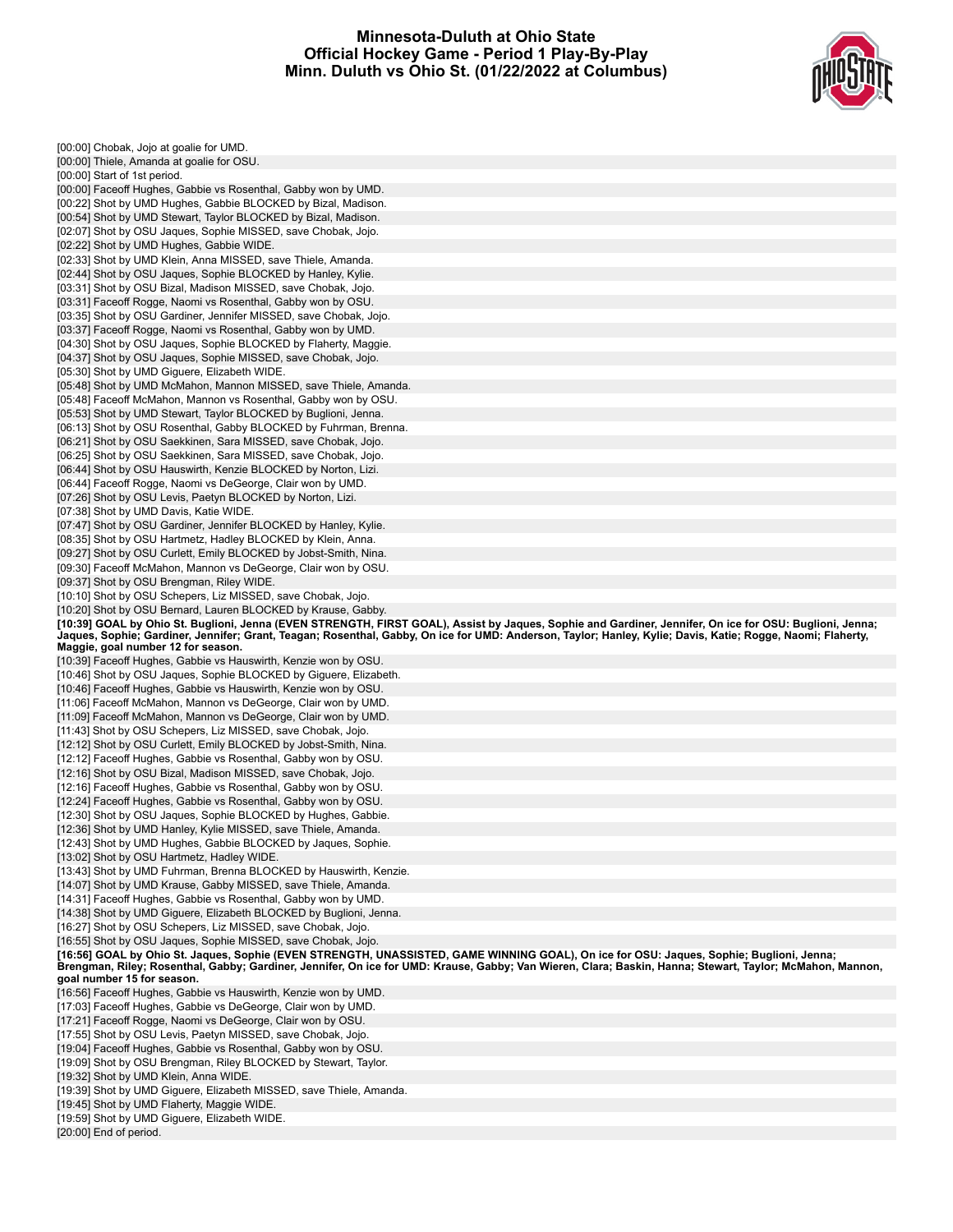#### **Minnesota-Duluth at Ohio State Official Hockey Game - Period 2 Play-By-Play Minn. Duluth vs Ohio St. (01/22/2022 at Columbus)**



[00:00] Start of 2nd period. [00:00] Faceoff Hughes, Gabbie vs Rosenthal, Gabby won by UMD. [00:21] Shot by OSU Gardiner, Jennifer BLOCKED by Flaherty, Maggie. [00:26] Shot by OSU Jaques, Sophie WIDE. [01:23] Shot by OSU DeGeorge, Clair MISSED, save Chobak, Jojo. [01:29] Shot by UMD Hughes, Gabbie MISSED, save Thiele, Amanda. [02:00] Shot by OSU Brengman, Riley WIDE. [02:32] Shot by UMD McMahon, Mannon MISSED, save Thiele, Amanda. [02:32] Faceoff Rogge, Naomi vs Rosenthal, Gabby won by UMD. [02:37] Shot by UMD Jobst-Smith, Nina BLOCKED by Rosenthal, Gabby. [03:17] Shot by OSU Levis, Paetyn BLOCKED by Norton, Lizi. [03:22] Shot by OSU Rosenthal, Gabby WIDE. [03:28] Shot by OSU Levis, Paetyn MISSED, save Chobak, Jojo. [04:00] Shot by UMD Giguere, Elizabeth WIDE. [04:34] Shot by OSU Saekkinen, Sara MISSED, save Chobak, Jojo. [04:45] Shot by OSU Brengman, Riley WIDE. [05:04] Shot by OSU Bizal, Madison MISSED, save Chobak, Jojo. [05:06] Shot by OSU Gardiner, Jennifer MISSED, save Chobak, Jojo. [05:22] Shot by UMD McMahon, Mannon MISSED, save Thiele, Amanda. [05:51] Faceoff Rogge, Naomi vs DeGeorge, Clair won by OSU. [06:25] Shot by OSU Levis, Paetyn BLOCKED by Norton, Lizi. [06:32] Shot by OSU Jaques, Sophie BLOCKED by Davis, Katie. [06:49] Shot by OSU Templeman, Lexi BLOCKED by Norton, Lizi. [07:12] Shot by OSU Hartmetz, Hadley BLOCKED by Norton, Lizi. [07:25] Shot by OSU Brengman, Riley WIDE. [07:29] Shot by OSU Templeman, Lexi MISSED, save Chobak, Jojo. [07:42] Shot by OSU Brengman, Riley WIDE. [07:47] Shot by OSU Gardiner, Jennifer WIDE. [08:26] Shot by UMD Krause, Gabby MISSED, save Thiele, Amanda. [09:32] Shot by UMD Linser, Anneke MISSED, save Thiele, Amanda. [09:32] Faceoff Rogge, Naomi vs Rosenthal, Gabby won by UMD. [10:25] Shot by OSU Bernard, Lauren MISSED, save Chobak, Jojo. [10:51] Shot by OSU Schepers, Liz WIDE. [11:24] Shot by OSU Jaques, Sophie HIT PIPE. [11:53] Shot by OSU Rosenthal, Gabby MISSED, save Chobak, Jojo. [12:13] Shot by OSU Brengman, Riley MISSED, save Chobak, Jojo. [12:13] Faceoff Hewett, McKenzie vs Hauswirth, Kenzie won by OSU. [12:18] Shot by OSU Jaques, Sophie WIDE. [12:20] Shot by OSU Templeman, Lexi MISSED, save Chobak, Jojo. [12:27] Shot by OSU Jaques, Sophie MISSED, save Chobak, Jojo. [13:23] Shot by OSU Bink, Brooke MISSED, save Chobak, Jojo. [13:29] Shot by OSU Bernard, Lauren BLOCKED by Rogge, Naomi. [13:32] Faceoff Rogge, Naomi vs DeGeorge, Clair won by UMD. [13:53] Shot by OSU Schepers, Liz BLOCKED by Jobst-Smith, Nina. [14:38] Shot by OSU Bizal, Madison BLOCKED by Hanley, Kylie. [14:49] Shot by OSU Rosenthal, Gabby MISSED, save Chobak, Jojo. [14:50] Faceoff Hughes, Gabbie vs Saekkinen, Sara won by UMD. [15:08] Shot by UMD Hughes, Gabbie BLOCKED by Curlett, Emily. [15:20] Shot by UMD Hughes, Gabbie MISSED, save Thiele, Amanda. [15:21] Faceoff Hewett, McKenzie vs DeGeorge, Clair won by OSU. [16:09] Shot by OSU Schepers, Liz MISSED, save Chobak, Jojo. [16:22] Shot by OSU Gardiner, Jennifer MISSED, save Chobak, Jojo. [16:22] Faceoff Hughes, Gabbie vs Buglioni, Jenna won by UMD. [17:08] Shot by OSU Hauswirth, Kenzie BLOCKED by Stewart, Taylor. [17:17] Shot by OSU Bizal, Madison MISSED, save Chobak, Jojo. [17:41] Shot by OSU Saekkinen, Sara WIDE. [17:46] Faceoff McMahon, Mannon vs DeGeorge, Clair won by OSU. [17:56] Shot by OSU Bernard, Lauren MISSED, save Chobak, Jojo. [19:58] Shot by OSU Brengman, Riley BLOCKED by Stewart, Taylor. [20:00] End of period.